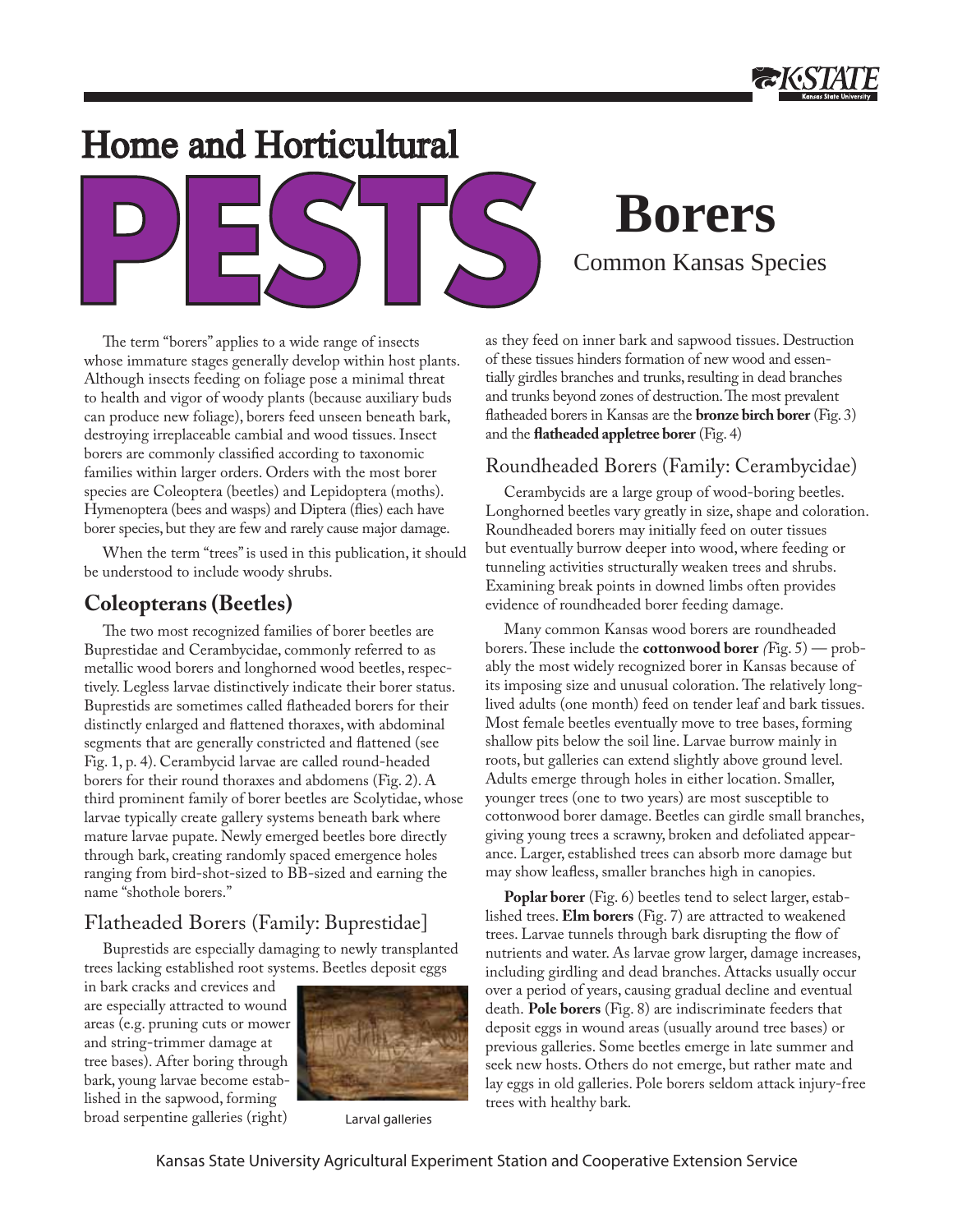**Mulberry borer** (Fig. 9) beetles emerge from mid-May to mid-June, living for several weeks. **Tilehorned prionus** (Fig. 10) beetles begin appearing in mid-summer. Females deposit eggs in soil at tree bases. Larvae enter roots and feed on outer bark before moving into larger roots. As these are hollowed out, trees' structural integrity is compromised. Smaller roots are also consumed, decreasing anchorage or tree stability and leading to general decline and eventual death. **Ash**  and privet borer (Fig. 11) beetles are present from May to August, laying eggs in both healthy and dying hosts. Larvae pack frass behind them as they tunnel into wood, leaving no external signs of their activity.

Despite its name, the **red oak borer** (Fig. 12) also attacks all white oak species. Adults emerge from June through August. Damage in the first year of the two-year life cycle is difficult to detect, but enlarged holes in the bark and stains from oozing sap (right) alert people to borers' presence in the second year. Established trees seem to tolerate borer activities, and wounds heal over time. However, borer damage



Red oak borer damage

downgrades harvested and milled lumber.

The **locust borer** (Fig. 13) is most abundant in September, when it often feeds on goldenrod and ragweed pollen during daylight. As the day ends, beetles return to locust trees and deposit eggs. Damaged trees or trees in nutrient-poor soils or eroded sites tend to be more susceptible to locust borer damage. Trees planted on good sites and thrifty, older, dominant trees usually survive locust borer attacks.

Three borer species are commonly encountered emerging from firewood stored indoors or crawling on stacked outdoor firewood. The **painted hickory borer beetle** (Fig. 14) closely resembles the locust borer beetle, but is active only in spring and has a wider host range. Logs cut the previous winter are their preferred egg-laying sites. **Redheaded ash borer** (Fig. 15) beetles often are attracted to newly transplanted trees struggling to become established, as well as young, stressed trees with minimal sapwood. Usually, borer damage becomes evident when trees are cut into lumber and larval galleries make it unmarketable. The **banded ash borer** (Fig. 16) beetle emerges in early spring. Its normal one-year developmental cycle may lengthen to several years under less than ideal conditions (e.g., if infested materials are sawed, stored and dried out).

The **ivory marked beetle** (Fig. 17), also called the fourmarked ash borer, may have a two-year life cycle, but one report claims a prolonged life history in dry wood; one beetle apparently emerged from a 40-year-old birch bookcase.

The **twig girdler** (Fig. 18) is responsible for twigs littering the ground in late September and October. Beetles feed on tender bark prior to mating. Fertile females begin girdling branches before and during the egg-laying period. After girdling, branches remain attached to the tree by a thin core (below right) until their weight, aided by wind, causes breakage. By the time branches snap off, twig girdlers are no longer present. Although larger mature trees may have a ragged appearance, damage is considered minimal. In smaller

nursery trees or developing landscape trees, excessive branch drop may result in unusual forking and tree deformities, rendering

trees unmarketable and aesthetically diminished.

Examining cut ends of branches on the ground helps determine whether squirrels or twig girdlers are causing damage. Squirrels gnaw through branches, leaving ragged edges and causing them to immediately drop to the ground. Twig girdlers do not completely sever branches, but rather make

"Buzz-saw" cut

neat "buzz-saw" cuts around central stalks (above right).

#### Shothole Borers (Family: Scolytidae)

Some scolytid beetles are designated shothole borers. They are small  $(1/16 \text{ to } 1/8 \text{ inch long})$  and seldom seen. Close inspection of sick or recently dead trees reveals the small shotholes that confirm their presence. People assume trees are killed by these beetles and their larvae when, in fact, scolytids are attracted to stressed trees with minimal defenses and deliver the final death blow. While most are not considered economically important, some destructive species have a major impact on forests and the lumber industry. A recent report by the Kansas Department of Agriculture listed 52 scolytid species in Kansas. Three species are perhaps the most important and frequently encountered.

**Eastern ash bark beetles** (Fig. 19) create egg galleries in boles, limbs and larger branches of weakened trees. Two generations per season are normal in Kansas. Watersprout growth at tree bases attracts second-generation beetles, which later move to node or bud areas to create overwintering chambers. Damaging outbreaks are historically sporadic and unpredictable, making insecticidal control impractical. Applications after the fact are of little or no value.

**Smaller European bark beetles** (Fig. 20) seek healthy trees to feed or weakened or diseased trees to breed. They are the primary carrier of the fungal pathogen responsible for Dutch elm disease. Beetles carry fungal spores that they transmit when feeding in twig crotches of healthy trees. By midsummer, initial symptoms of Dutch elm disease may be evident on scattered branches. Foliage wilts, turns yellow and eventually dies, leaving foliage on dead branches dry and brown. It may take several years for the tree to reach a dramatically rapid final demise. Communities once fought elm loss by implementing sanitation practices to eliminate



Girdled branch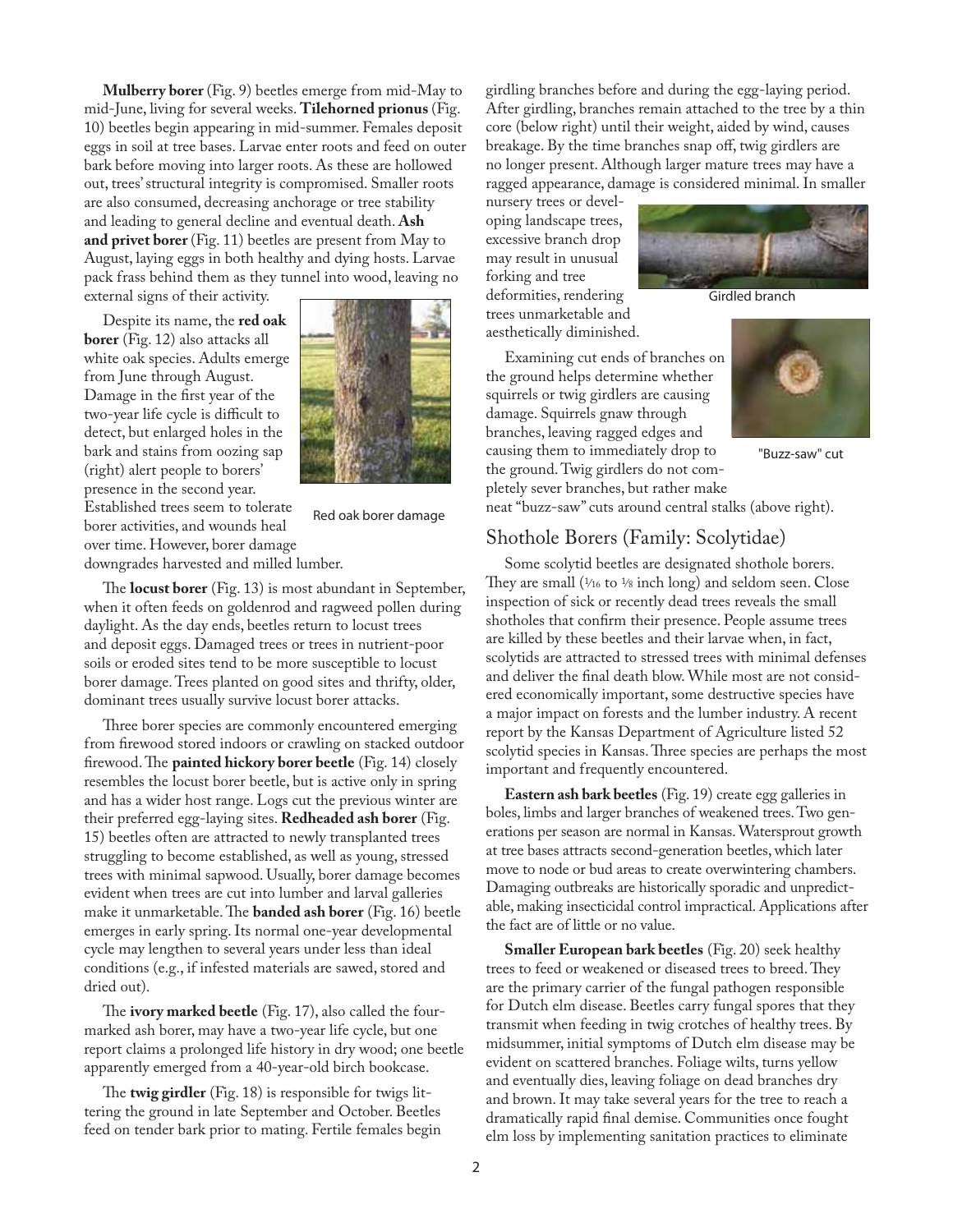breeding sources, applying insecticide to healthy trees, and destroying underground root grafts. There is, however, little that homeowners personally can do to prevent tree loss. A tree service may apply insecticide against each of two beetle generations, but this may not avert the disease.

The **eastern fivespined ips** (Fig. 21) prefers recently felled pine trees and slash for egg-laying, but also attacks trunks and branches, particularly in stressed and weakened trees. This species likely produces several generations annually in Kansas. Insecticide applications against these beetles are impractical due to their unpredictable occurrences. Sanitation practices, such as removing and disposing of dead trees and debris, will eliminate sources of beetles.

### **Lepidopterans (Moths)**

Two families of lepidopterans with the most familiar borer species are Sesiidae and Cossidae. Sesiids are commonly called clearwing moths for their transparent wings. Another common name is wasp moths for the wasp-like coloration and patterns of some species, their ability to hover, and their buzzing noises. Sesiid moths are active during daylight and vary in size. Wingspans range from  $1/5$  to  $3/4$  inch. Larvae have a typical caterpillar appearance, are white, and reach 11/3 inches in length. Although several dozen sesiid species are considered pests of trees, shrubs, vines, and herbaceous plants, only a few receive attention in control guides.

A common Kansas species is officially known as both the **ash borer** and the **lilac borer** (Fig. 22) for its primary hosts. Moth emergence and activity typically begin in mid-April and end in late June. Egg-laying moths are attracted to wound sites, but also will deposit eggs on trunks and larger limbs. Initial flight activities can be monitored with traps containing artificial clearwing borer pheromone to attract male moths. Control is best achieved by applying insecticides to trunks and larger branches seven to 10 days after moth capture.

The carpenterworm moth and leopard moth are the two prevalent Cossidae species in Kansas. **Carpenterworm moths** (Figs. 23, 24) are especially common. They likely have a twoyear life cycle, emerging from April through July. Each moth may produce up to 1,000 eggs. Galleries may be 6 inches long and quite wide to accommodate larvae, which move back and forth between galleries and tree exteriors, expelling sawdust and frass. Tunneling may cause structural weakening of larger limbs, resulting in breakage. Carpenterworm damage reduces wood quantity and lumber quality.

**Leopard moths** (Fig. 25) attack more than 100 species of trees and woody shrubs if hosts have wood of sufficient diameter to support the large larvae. Moth emergence begins in May and extends through August. Each female produces 400 to 800 eggs, deposited singly or in small clusters in bark crevices or beneath bark scales. Larvae hatch in 10 days. If they initially bore into small stems, they may outgrow their confines and leave to seek another feeding site. The slowdeveloping larvae overwinter twice before moths emerge.

# **Cultural Practices For Borer Management And Prevention**

Borers are considered secondary pests. They are often attracted to weakened and stressed hosts. In Kansas, the primary stress factor is drought, especially when coupled with extremely hot weather. Other factors contribute to moisture stress. Around construction sites, excavation may severely damage and reduce root systems of established trees retained for landscaping. Heavily compacted soils restrict re-establishment of pruned or damaged roots, as well as newly transplanted trees' root development. Compacted soils are less able to absorb and store water. Excessive numbers of trees and shrubs can compete for moisture. When adequate moisture is available small borer larvae do not survive water surging through tree vascular elements. They are "sapped out" or "drowned."

### **Tips to ensure tree health and vigor**

- **Select proper tree varieties**. Extension foresters or local nursery employees can recommend varieties best suited for different areas in Kansas, as well as placement or exposure. •
- **Consider buying locally produced trees**. Nurseries know which tree and shrub species do well in their areas. •
- **Select trees after noting their general health**, vigor and conformation. Avoid bargain trees, which may have undesirable attributes that decrease prices or marketability. •
- **Look for signs of borer activities**. Leafless or dead branches can indicate ongoing problems. Closer inspection, especially at a tree base, can reveal borer exits. Cracked and separated bark also hints at borer damage. •
- **Prepare sites** to give transplanted trees the best opportunity to successfully take root and thrive. Extension publications detail steps to prepare trees for transplanting, as well as proper planting procedures and techniques. •
- **Give constant attention and care to help transplants** overcome transplant shock. Water for plant uptake is critical. Moist soil allows new roots to gain a foothold and expand, providing additional surface area for water uptake as well as anchorage. •
- **Water and fertilize newly transplanted or young trees properly** to stimulate establishment and growth. This is needed beyond initial years of establishment, especially during hot or dry periods (including winter). •
- **Place tree wraps around trunks** of transplanted or young trees to protect against egg laying. Replace or repair wraps if tears occur. Use them for several years, but change them intermittently to avoid constricting trunk growth. •
- **Prune or remove and dispose of sick, dead, or fallen branches and limbs** to deal with established borers. Consider removing seriously ailing trees, borer-weakened trees and dead trees, all of which could support future borers. •
- **Consider insecticides** as a preventative tool against insect borers. •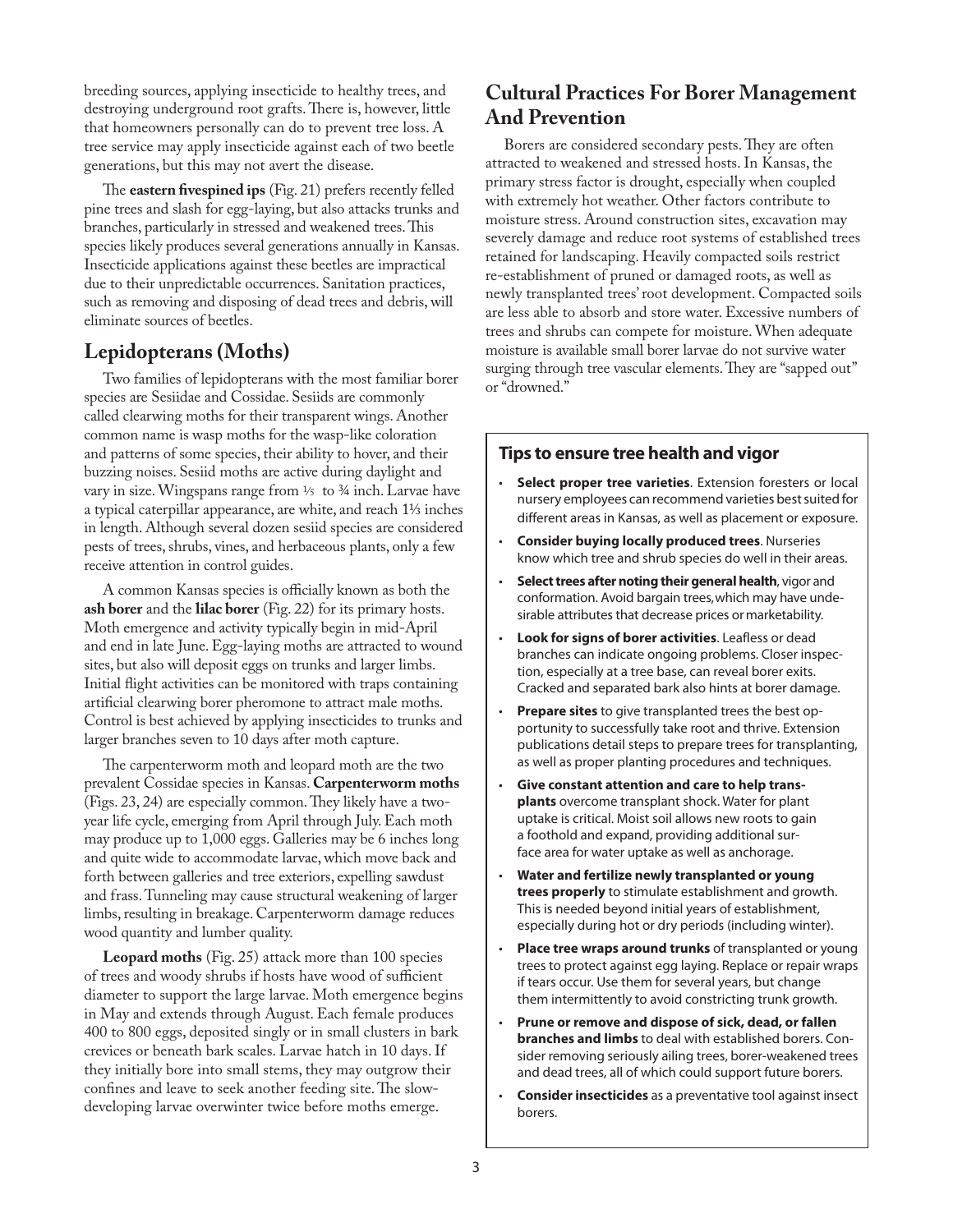

Fig. 1: Flatheaded borer larva



borer larva



Fig. 3: Bronze birch borer *Agrilus anxius* Gory



Fig. 4: Flatheaded appletree borer *Chrysobothris femorata* (Olivier)



Fig. 5: Cottonwood borer *Plectrodera scalator* (Fabricius)



Fig. 6: Poplar borer *Saperda calcarata* Say



Fig. 7: Elm borer *Saperda tridentata* Olivier



Fig. 8: Pole borer *Parandra brunnea* (Fabricius)



Fig. 9: Mulberry borer *Dorcaschema wildii* Uhler



Fig. 10: Tilehorned prionus *Prionus imbricornis*(Linnaeus)



*Tylonotus bimaculatu*s Haldeman



Fig. 12: Red oak borer *Enaphalodes rufulus* (Haldeman) Fig. 11: Ash and privet borer



Fig. 13: Locust borer *Megacyllene robiniae* (Forster)

(Pictures not to scale)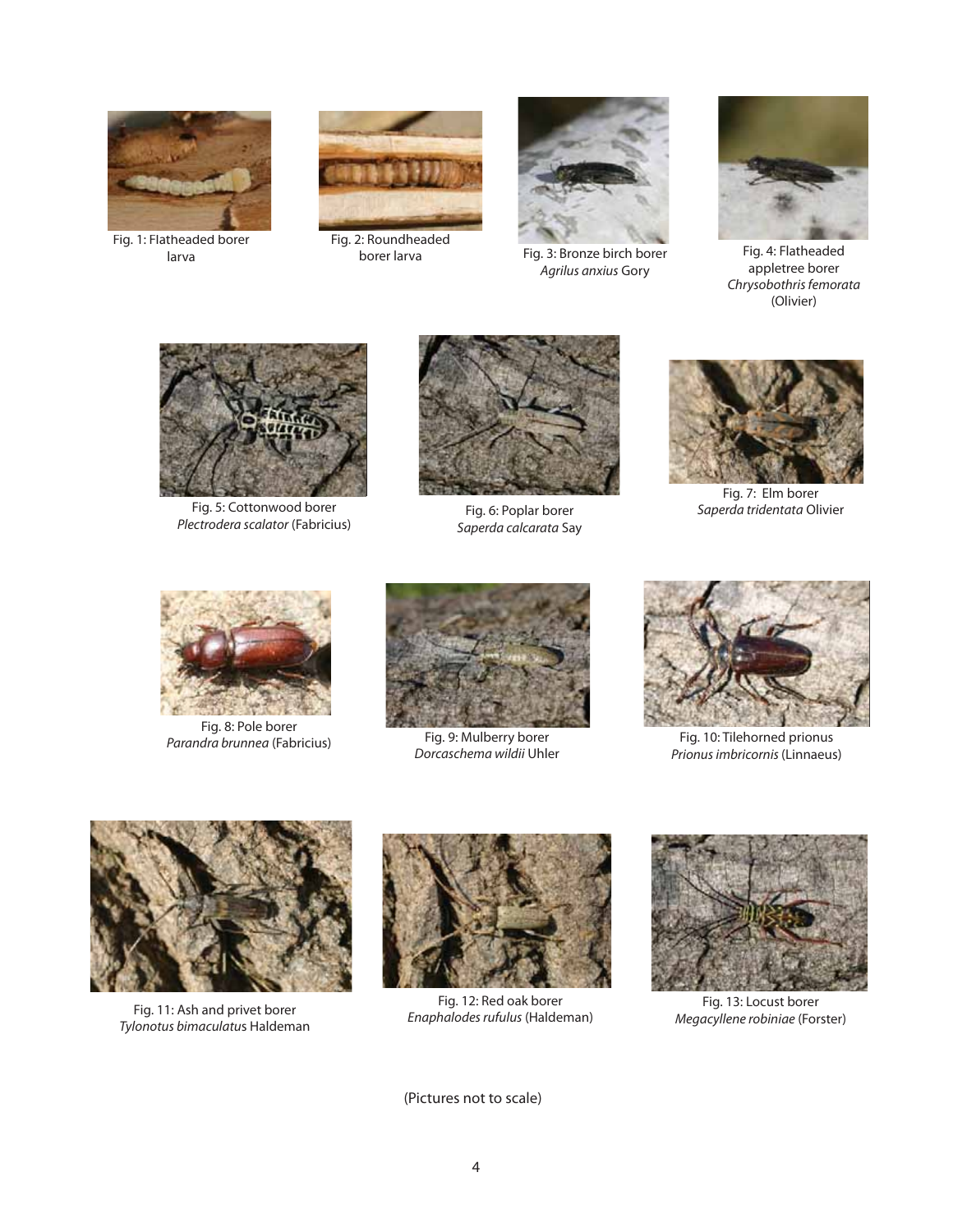

Fig. 14 *Neoclytus acuminatus*(Fabricius) : Painted hickory borer beetle *Megacyllene caryae* (Gahan)



Fig. 15: Redheaded ash borer



Fig. 16: Banded ash borer *Neoclytus caprea* (Say)



Fig. 17: Ivory marked beetle *Eburia quadrigeminata* (Say) Fig. 18: Twig girdler



*Oncideres cingulata* (Say)



Fig. 19: Eastern ash bark beetle *Hylesinus aculeatus* Say



Fig.20: Smaller European elm bark beetle *Scolytus multistriatus* (Marsham) Figure 22: Ash/lilac borer



Fig. 21: Eastern fivespined ips *Ips grandicollis* **(**Eichoff)



*Podesia syringae* (Harris)



Fig: 23: Male carpenterworm moth<br>
Fig. 24: Female carpenterworm moth *Prionoxystus robiniae* (Peck)





Fig. 25: Leopard moth *Zeuzera pyrina* (Linnaeus)

(Pictures not to scale)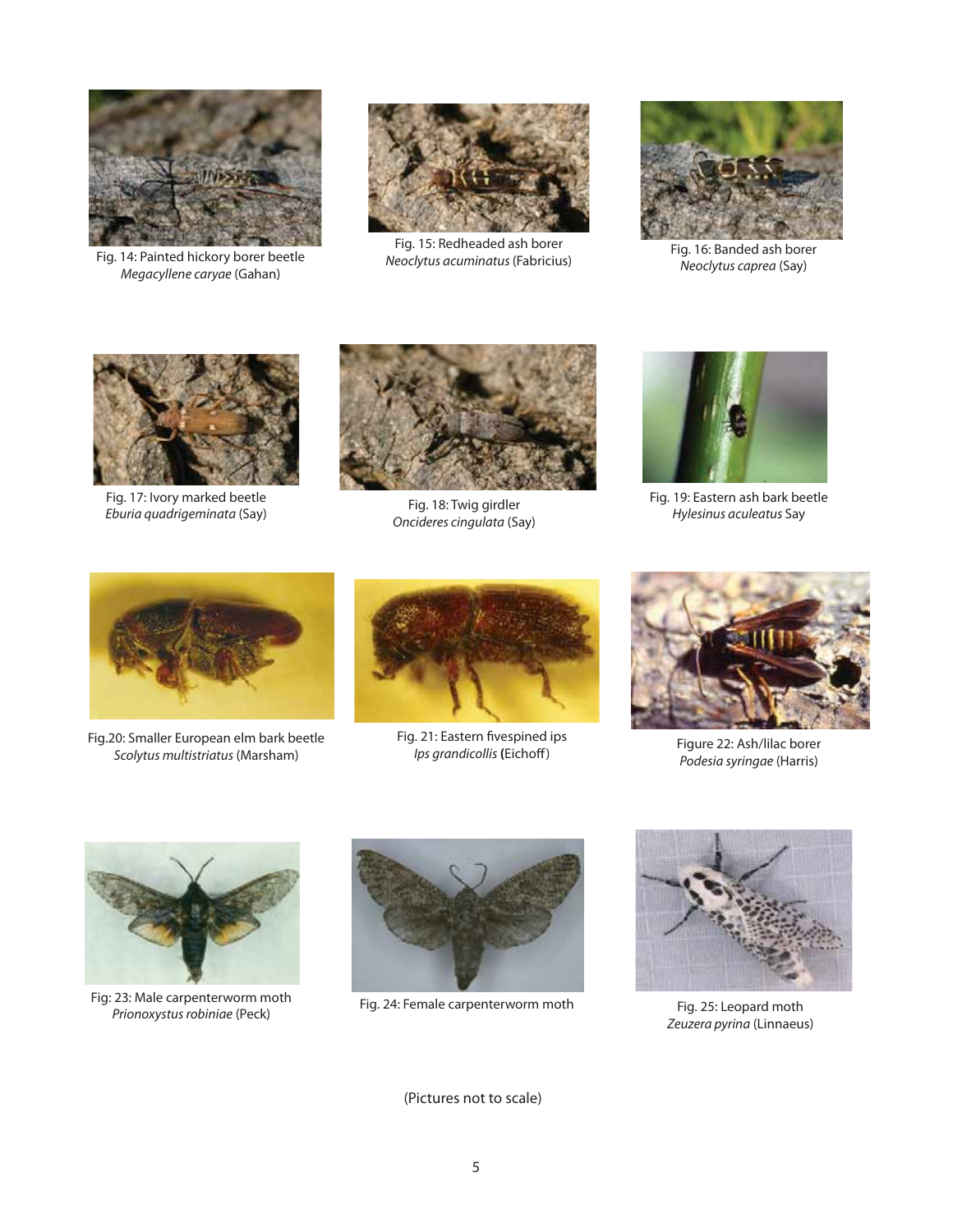| <b>Borer name / hosts</b>                                                                                                                      | <b>Description</b>                                                                                                                                                                                                             | <b>Warning Signs</b>                                                                                                                                                                                           | <b>Life Cycle</b>                                                                                                                                                                             |
|------------------------------------------------------------------------------------------------------------------------------------------------|--------------------------------------------------------------------------------------------------------------------------------------------------------------------------------------------------------------------------------|----------------------------------------------------------------------------------------------------------------------------------------------------------------------------------------------------------------|-----------------------------------------------------------------------------------------------------------------------------------------------------------------------------------------------|
| <b>Bronze birch borer</b><br>Birch, esp. European white<br>birch                                                                               | Olive to black-brownish; narrow, flat-<br>tened, and 1/4 to 7/16 inches long.                                                                                                                                                  | Dead branches in treetops.                                                                                                                                                                                     | 1 year; overwinter as larvae.<br>Wide range of larval stages<br>results in continuous adult<br>presence from late spring<br>through summer.                                                   |
| <b>Flatheaded appletree borer</b><br>Indiscrimate attacks on many<br>tree species                                                              | Broad, oval, flattened beetles, 1/4 to 5/8<br>inches long.                                                                                                                                                                     | Readily apparent trunk damage to<br>new transplants.                                                                                                                                                           | 1 year; overwinter as larvae.<br>Pupation in spring and<br>early summer. Most beetle<br>activity in May, but occurs<br>through mid-fall.                                                      |
| <b>Cottonwood borer</b><br>Cottonwood, poplar                                                                                                  | 1 to 11/2 inches long, black and white<br>coloration. Entirely black long antennae.                                                                                                                                            | Frass exuded on collars and ex-<br>posed brace roots of mature trees,<br>but damage often only evident<br>after trees fall. Girdling may give<br>scrawny, broken, defoliated ap-<br>pearance to nursery trees. | Varies from 1 year (in young<br>trees) to 2 years (in older<br>trees); but some adults<br>appear every year. Adults<br>emerge from late June<br>through mid-August in<br>Kansas.              |
| <b>Poplar borer</b><br>Poplar, cottonwood                                                                                                      | 3/4 to 11/4 inches long; grey, speckled by<br>cover of small dark spots. Readily vis-<br>ible, somewhat orange markings.                                                                                                       | Oozing sap; frass and woodshav-<br>ings at gallery entrances.                                                                                                                                                  | Reportedly 2 to 5 years,<br>although not known in<br>Kansas.                                                                                                                                  |
| <b>Elm borer</b><br>Elm                                                                                                                        | 3/8 to 1/2 inch long; grey fuzz, reddish<br>orange stripe (back ridges and wing<br>covers) and slanted crossbars on outer<br>wings; two black dots on each side of<br>back, two on each wing case and one<br>on each wing end. | Reddish frass exuding from open-<br>ings in bark crevices; girdling<br>and dead branches as larvae size<br>increases.                                                                                          | 1 year. New larvae bore into<br>outer bark and then inner<br>bark and sapwood, where<br>they overwinter. Beetles<br>typically appear from May<br>through July.                                |
| <b>Pole borer</b><br>Indiscriminate attacks on<br>many tree species                                                                            | Broad and flattened; shiny mahogany<br>color; males 3/4 inch long with promi-<br>nent mandibles, females 1/2 to 5% inch<br>long with smaller mandibles.                                                                        | Most activity is in heartwood. Frass<br>is packed in galleries, so damage<br>signs generally not evident. Wind<br>damage to weakened trees (includ-<br>ing downed trees) may be first<br>evidence.             | 3 to 4 years. New beetles<br>form in late summer; some<br>emerge and seek new hosts,<br>while others remain in gal-<br>leries to mate and lay eggs.                                           |
| <b>Mulberry borer</b><br>Mulberry, Osage orange                                                                                                | 5% to 7% inch long; cylindrical front tho-<br>rax gives it "necked" appearance; coat<br>of fine gray hairs conceals dark brown<br>body; small round bare spots give<br>wing covers pitted appearance.                          | Sap ooze from niches for egg-lay-<br>ing; fine frass from small larvae,<br>coarse and fibrous from older lar-<br>vae. Dieback on branches and part<br>of crown during initial attacks.                         | 1 year. Larvae overwinter<br>and beetles emerge mid-<br>May to mid-June and live<br>several weeks. Egg-laying<br>continues into early July.                                                   |
| <b>Tilehorned prionus</b><br>Oak, pecan, hickory, poplar,<br>Osage orange, cottonwood,<br>and tree fruit species (apple,<br>peach, plum, etc.) | Broad, shiny, dark reddish-brown; 11/4<br>to 13/4 inches long; distinctive tiled<br>antenna extend from one-third to<br>halfway down wing covers.                                                                              | No direct signs. Excavating around<br>larger roots may expose oval exit<br>holes for larvae.                                                                                                                   | 3 to 5 years. Beetles begin<br>appearing in mid-summer.<br>Females lay eggs in soil at<br>base of trees. Larvae bore<br>into roots but later return<br>to soil to build pupation<br>chambers. |
| Ash and privet borer<br>Ash, privet, elm, hickory,<br>black walnut, some poplar<br>and birch species                                           | Elongated and somewhat flattened.<br>Mostly brown with three light creamy<br>or yellowish spots along wing covers.                                                                                                             | Close inspection may reveal sap<br>oozing from site of larval penetra-<br>tion. First signs may be killing of<br>larger limbs.                                                                                 | 2 years. Beetles present May<br>to August.                                                                                                                                                    |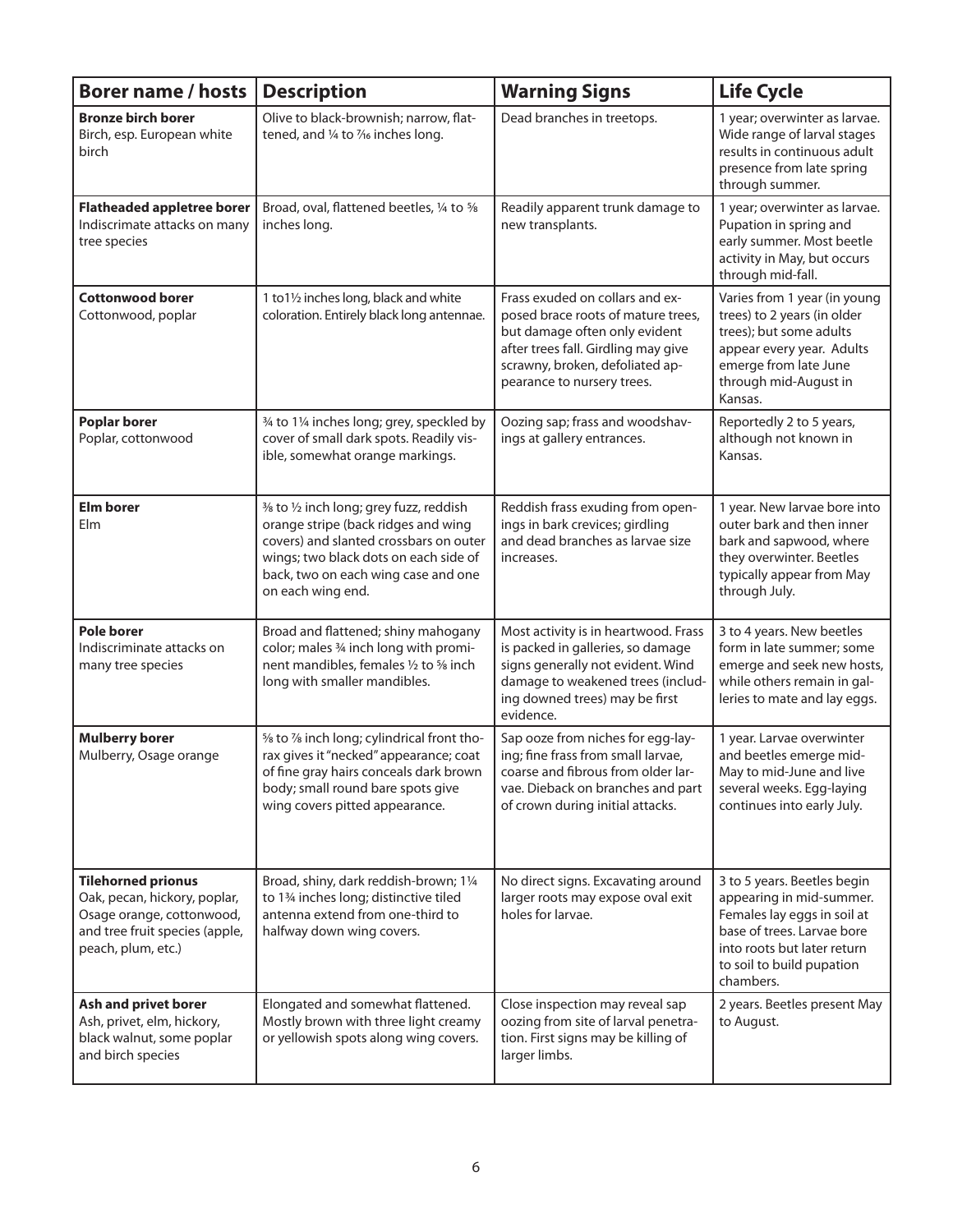| <b>Borer name / hosts</b>                                                                                                                                                                                             | <b>Description</b>                                                                                                                                                                                                     | <b>Warning Signs</b>                                                                                                                                                                                                               | <b>Life Cycle</b>                                                                                                                                                                           |
|-----------------------------------------------------------------------------------------------------------------------------------------------------------------------------------------------------------------------|------------------------------------------------------------------------------------------------------------------------------------------------------------------------------------------------------------------------|------------------------------------------------------------------------------------------------------------------------------------------------------------------------------------------------------------------------------------|---------------------------------------------------------------------------------------------------------------------------------------------------------------------------------------------|
| <b>Red oak borer</b><br>Red oak, white oak                                                                                                                                                                            | Fine, downy cover of light brown or<br>tan, blotched and darkened as it wears<br>away with age. Females 1% inches<br>long. Males have 11/2-inch bodies, with<br>antennae exceeeding body length.                       | Difficult to detect in first year<br>because of small entry-hole size<br>(more enlarged in second year).<br>Staining from oozing sap may sig-<br>nify borer presence (see Fig. 12).                                                | 2 years. Adults emerge<br>June-August; larvae over-<br>winter in inner bark, then<br>move into sapwood the<br>following year. Large larvae<br>overwinter twice.                             |
| <b>Locust borer</b><br><b>Black locust and its cultivars</b>                                                                                                                                                          | Bright yellow bands on black back-<br>ground. Straight lines across front<br>of thorax and top of wing covers;<br>W-shaped on wing covers.                                                                             | Sap oozing from larval entrance<br>holes in spring, along with increas-<br>ingly evident amounts of frass.                                                                                                                         | 1 year. Beetles appear in late<br>summer, early fall. Larvae<br>overwinter in inner bark,<br>then move into sapwood<br>and heartwood the next<br>year.                                      |
| <b>Painted hickory borer</b><br>Ash, black walnut, hackberry,<br>mulberry, oak                                                                                                                                        | Looks similar to locust borer, but active<br>only in spring.                                                                                                                                                           | Most often found in firewood in<br>and around homes.                                                                                                                                                                               | 1 year. Beetle emergence<br>and early egg-laying in<br>spring allows larvae to<br>develop quickly and pupate<br>over winter.                                                                |
| <b>Redheaded ash borer</b><br>Ash, hickory, walnut, oak,<br>birch, maple, dogwood,<br>redbud, hackberry, black<br>locust, honeylocust, Osage<br>orange, lilac, pear, cherry,<br>plum, peach, apple, elm,<br>sweet gum | Elongated, tapered beetle, 1/4 to 3/4 inch<br>long. Front of thorax is round and has<br>fine, rusty-reddish hairs. Four distinct<br>lines of fine yellow hairs traverse wing<br>covers. Front legs noticeably shorter. | Young trees may develop slowly,<br>with some branch dieback. Estab-<br>lished trees may show some exit<br>holes in trunks, but most attacks<br>are undetectable. Damage is most<br>evident when trees are felled for<br>lumbering. | 1 year. Beetle emergence<br>varies from May to Septem-<br>ber. Larvae enter sapwood<br>within several weeks and<br>enter pupal stage by late<br>winter or early spring.                     |
| <b>Banded ash borer</b><br>Cut ash, hickory and elm logs                                                                                                                                                              | 3/8 to 3/4 inch long. Dark brown to black<br>with band of cream-colored hairs on<br>front of thorax and four bands on<br>each wing cover, with first two almost<br>circular.                                           | Beetle may emerge from or crawl<br>on firewood, both indoors and out.                                                                                                                                                              | 1 year to several years (un-<br>der less-than-ideal condi-<br>tions). Pupation occurs in<br>fall and beetles overwinter,<br>then emerge in early spring.                                    |
| Ivory marked beetle<br>Ash, hickory, oak, maple,<br>honeylocust, elm, bald<br>cypress                                                                                                                                 | 1/2 to 3/4 inch long. Ivory-colored spots<br>at base and middle of each light-brown<br>wing cover.                                                                                                                     | No early warning signs.                                                                                                                                                                                                            | Not certain. 2 years to<br>perhaps many years in dry<br>wood.                                                                                                                               |
| <b>Twig girdler</b><br>Elm, pecan, hackberry are<br>preferred hosts. Also found<br>in apple, pear, peach, plum,<br>dogwood, oak, honeylocust,<br>poplar, maple                                                        | 5% to 3⁄4 inch long. Primarily greyish<br>brown, but some specimens have<br>lighter ash-grey band on wing covers.<br>Small, scattered tufts of yellowish or<br>golden bristles on wing covers.                         | First visual evidence often is<br>branches with dead brown leaves.<br>Snapped-off branches on ground<br>show neat, "buzz-saw" cuts around<br>central stalk.                                                                        | 1 year, with beetle activity<br>from August to October.<br>Slow development means<br>overwintering larvae, but<br>accelerates in spring and<br>summer. Pupation by<br>August and September. |
| Eastern ash bark beetle<br>Ash                                                                                                                                                                                        | 1/16 to 1/8 inch long. Primarily dark brown<br>with flat, grayish white scales. Dark dia-<br>mond pattern on front of thorax; her-<br>ringbone pattern across wing covers.                                             | Close inspection reveals small<br>shotholes dotting dead branches.                                                                                                                                                                 | Rapid larval development<br>(2 months) provides two<br>generations per year.<br>Beetles can overwinter and<br>emerge directly in early<br>spring to start new cycle.                        |